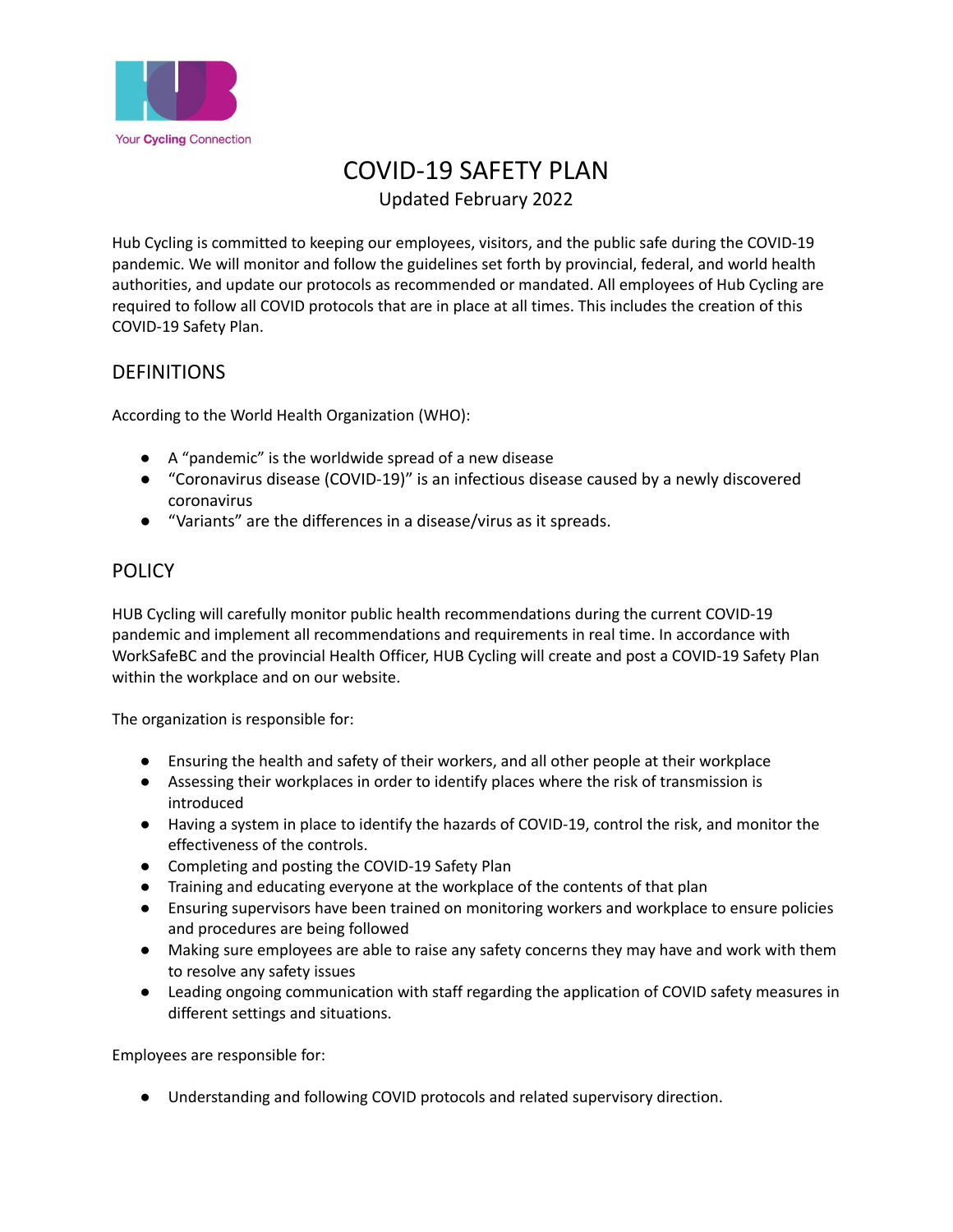

#### Your Cycling Connection

- Taking reasonable care to protect their own health and safety and the health and safety of other people at workplace
- Taking responsibility for their personal wellness care, which includes frequent hand washing and staying home when they have relevant symptoms.
- Reporting unsafe conditions to their employer, and following the procedures put in place by the employer to control the risks associated with COVID-19.

The owner or the prime contractor is responsible for:

- Coordinating health and safety at a workplace where workers of two or more employers are working at the same time
- Reviewing and assessing the COVID-19 safety plans of each employer at the workplace
- Developing and implementing an overall plan to coordinate workplace safety and ensure compliance (Source: WorkSafeBC)

In accordance with BC laws, no person who meets any of the following criteria will be permitted to enter our workplace (Source: Government of BC) :

- Anyone who has had [symptoms](http://www.bccdc.ca/health-info/diseases-conditions/covid-19/about-covid-19/symptoms) of COVID-19
- Anyone who has been told to isolate by Public Health

Anyone who has travelled outside of Canada within the last 14 days should adhere to the [BCCDC's](http://www.bccdc.ca/health-info/diseases-conditions/covid-19/prevention-risks/travel) [guidance](http://www.bccdc.ca/health-info/diseases-conditions/covid-19/prevention-risks/travel) here.

Anyone who is a close contact of someone with COVID-19 should adhere to the BCCDC's [guidance](http://www.bccdc.ca/health-info/diseases-conditions/covid-19/self-isolation/close-contacts) here.

Employees who believe work presents an undue hazard have the right to begin the work refusal process. Please refer to the Work Refusal policy for more information.

#### **SAFETY PLAN**

At HUB Cycling, the following measures have been put into place to ensure safety during the COVID-19 outbreak.

#### Screening

- No person who has even mild [symptoms](http://www.bccdc.ca/health-info/diseases-conditions/covid-19/about-covid-19/symptoms) of COVID-19 shall enter the workplace.
- Employees are to use the B.C. COVID-19 [Self-Assessment](https://bc.thrive.health/) Tool if they have symptoms to see if they need to be tested for COVID-19.
	- o In the event that an employee does not pass the screening, they will be instructed to stay home and self-isolate. If they have access to take a Covid-19 test, they may not enter the workplace until after their Covid-19 test results show a negative result and at least 24 hours after their last symptoms. In the event test results are positive for Covid-19, the employee must isolate for a period of at least 5 days and at least 24 hours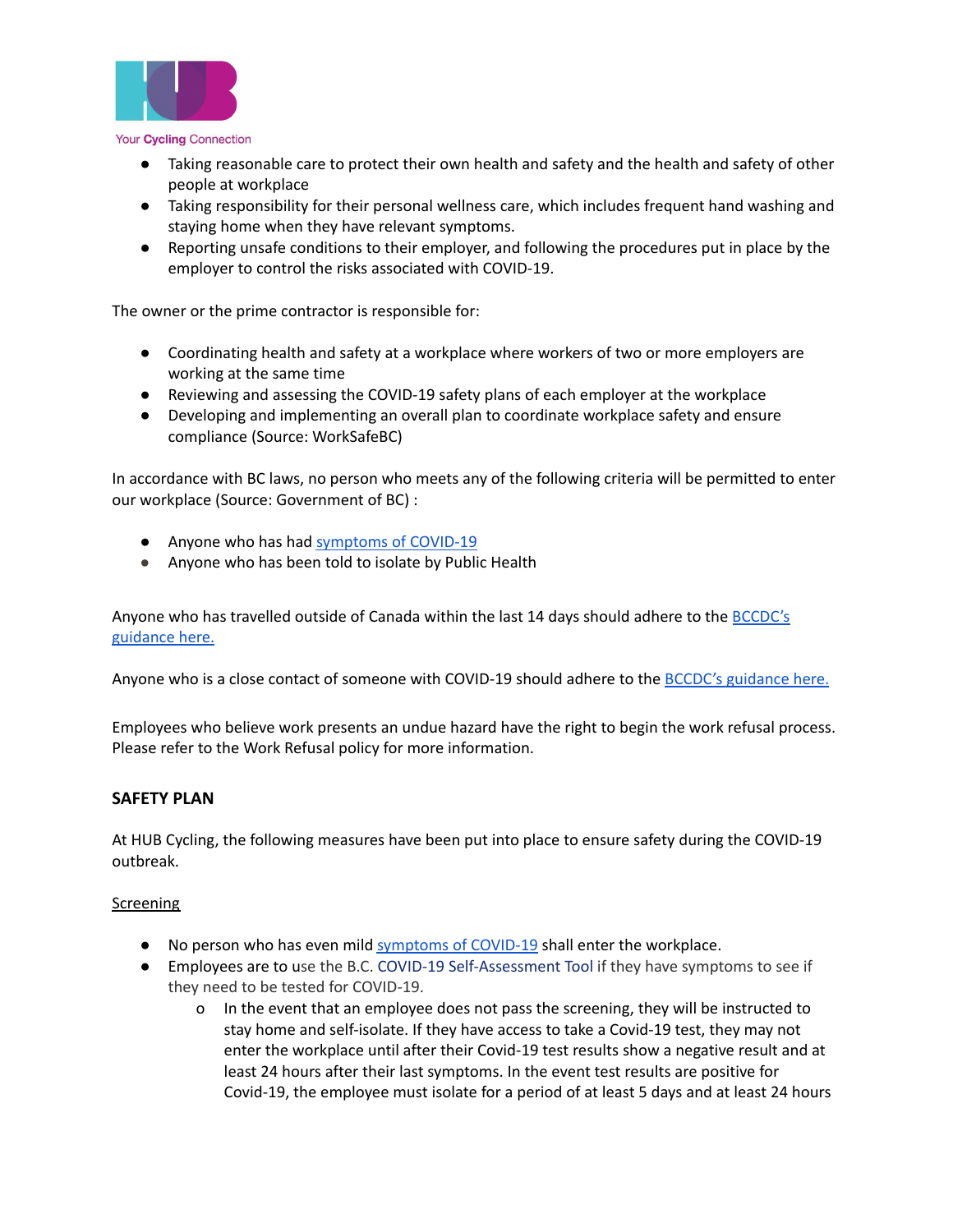

after their last symptoms. Fully vaccinated employees returning within 10 days of a positive test result must wear a mask 100% of the time they are working in person with others. An employee is considered to be fully vaccinated after receiving two doses of any of the World Health Organization approved COVID-19 vaccines or one dose of the Janssen COVID-19 vaccine. HUB Cycling recommends that all employees get a Covid-19 booster shot to further improve protection for themselves.

- o This time away from work may be claimed as part of the employee's five paid wellness days or they may work remotely.
- Visitors to the workplace will be limited to only essential visits, and those who do enter will be required to follow the same screening protocols as staff, as described above.

## Self-Isolation

As self-isolation protocols are subject to change, employees are advised to monitor and follow all Government of British Columbia and Public Health [updates](http://www.bccdc.ca/health-info/diseases-conditions/covid-19/public-exposures#work) including guidelines for [symptoms](http://www.bccdc.ca/health-info/diseases-conditions/covid-19/if-you-have-covid-19) [management](http://www.bccdc.ca/health-info/diseases-conditions/covid-19/if-you-have-covid-19) on an ongoing basis. HUB Cycling will monitor, adhere to, and post all updates/changes as they occur. Employees will be required to read, understand and follow the most recent protocols posted and communicated by the company.

### Masking

- All employees and visitors at HUB Cycling are required to wear masks in common areas of 312 Main. Fully vaccinated employees may remove their mask at their desks, at dining tables, and in meetings with other fully vaccinated colleagues, as agreed by consensus in the room.
- At shared workplaces other than 312 Main St, bike education staff will follow their program's more specific guidelines, which can be found in the HUB Instructor Drive or online [here](https://bikehub.ca/covid-19-safety-plan-for-bike-to-school-programs) for Bike to School [programs](https://bikehub.ca/covid-19-safety-plan-for-bike-to-school-programs) and here for [StreetWise](https://bikehub.ca/covid-19-protocols-for-in-person-streetwise-programs) programs. Other staff will wear a mask at all times. Fully vaccinated employees may remove their mask at dining tables and in meetings with other fully vaccinated colleagues, as agreed by consensus in the room.

## Physical Distancing

● In all cases, employees and visitors must keep a minimum of two metres between themselves, including in doorways, elevators, stairwells, etc.

#### Sanitizing, Hand Washing, and Other Health Procedures

- 312 Main will ensure that hand sanitizer is available upon entry to the building and that surfaces are disinfected regularly.
- At shared workplaces other than 312 Main St, employees will hand sanitize upon entry to buildings.